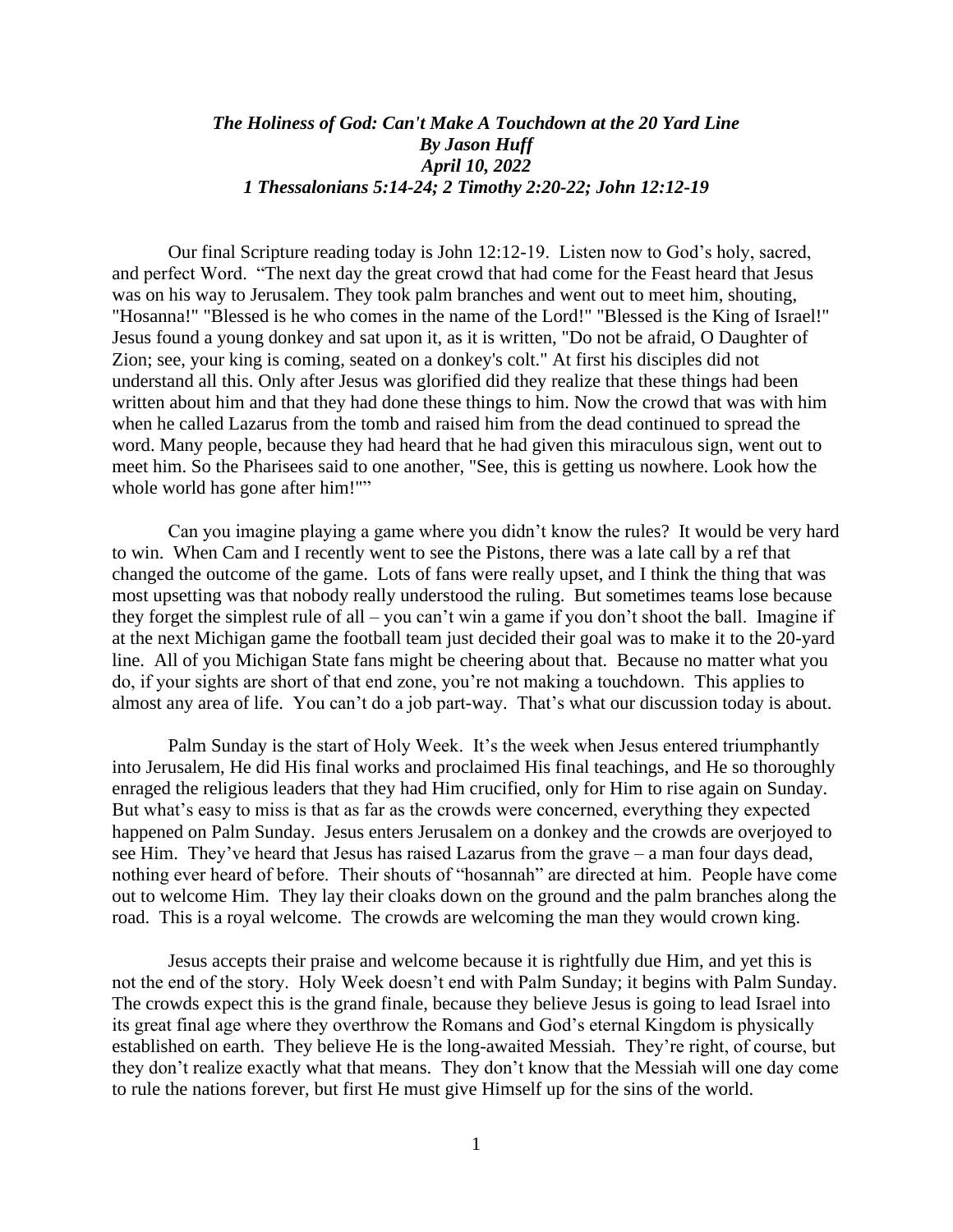Palm Sunday is Jesus' 20-yard line. I have to imagine how hard this week was for Jesus. For Him, in His earthly self, He is finally receiving the recognition He is due. I can just think that if it were any one of us, we'd probably have been fine with the crowds installing us as king, protecting us with their lives, giving us all the glory. Palm Sunday is a glimpse of what will happen at His second coming, when He arrives with all the heavenly hosts to set things right and to bring about the new heaven and new earth.

But as Sherlock Holmes would say, "the game is still afoot." Had Jesus ended things on Palm Sunday, we would still be left in our sins. If the people had crowned Jesus King of Israel on Palm Sunday, we would not crown Him King of Kings and Lord of Lords on Easter. If Jesus had looked at all that was coming and stepped away, had said, "Father, this is too much," our salvation would not have been accomplished and we would be hopeless.

That's why this week heading towards the cross is so special, so weighty, so important. Jesus is heading towards the destiny His Father has called Him to. He has predicted many times that He was going to be killed at the hands of the religious leaders and would rise again. They didn't understand it; Peter at one point fought it; yet they all knew Jesus was resolute to accomplish the will of the Father. Right after He enters Jerusalem, Jesus speaks about His coming death, and He says, "Now my heart is troubled, and what shall I say? 'Father, save me from this hour'? No, it was for this very reason I came to this hour." And because of Jesus' perseverance, we can all gather here today and worship Him and celebrate Him as our Savior.

This leads us into the theme that we've been talking about the last several weeks in our series on The Holiness of God. We've talked about God's holiness and how it presents a problem for us – how we in our unclean, sinful state cannot enter God's presence. We talked about how the old covenant God made in the law made a temporary way for the Israelites to draw near to Him, and we discussed how Jesus provides a permanent solution – how His oncefor-all-time sacrifice cleanses anyone of their sin who turns to Him in faith and trust. When Jesus saves us, our sins are removed from us, not just glossed over, and not just one sin or sins we've done in the past but all sins that we will ever commit. We give all honor and glory and praise to Jesus because only through Him do we become clean in the sight of the Father.

But the last thing that we haven't discussed in full is our sanctification. We've touched on it, mentioned it, but we need to dive into it fully. Because believe it or not, our justification by Jesus – the being declared "not guilty" part – is not the final goal of our lives by itself. The apostle Peter, in verse 9 of chapter 1 of his first letter, tells us the goal of our faith is the salvation of our souls. Meanwhile, Paul in 2 Corinthians 5:9 says that our goal, our ambition, is to please God no matter our circumstances. In Philippians 3, Paul writes about pressing towards the goal to win the prize of the upward call of God in Christ Jesus.

Sanctification – which literally means the process of being made holy – is the next big step. After sanctification there is only one thing, glorification, which is time-based; it happens when we arrive in the Kingdom of God complete and whole and ready to live in His presence forever. Glorification comes at death and God has complete control over that. So sanctification is literally the last thing on our list when it comes to our salvation before our homecoming. As far as Christians are concerned, in this life, sanctification is our goal line.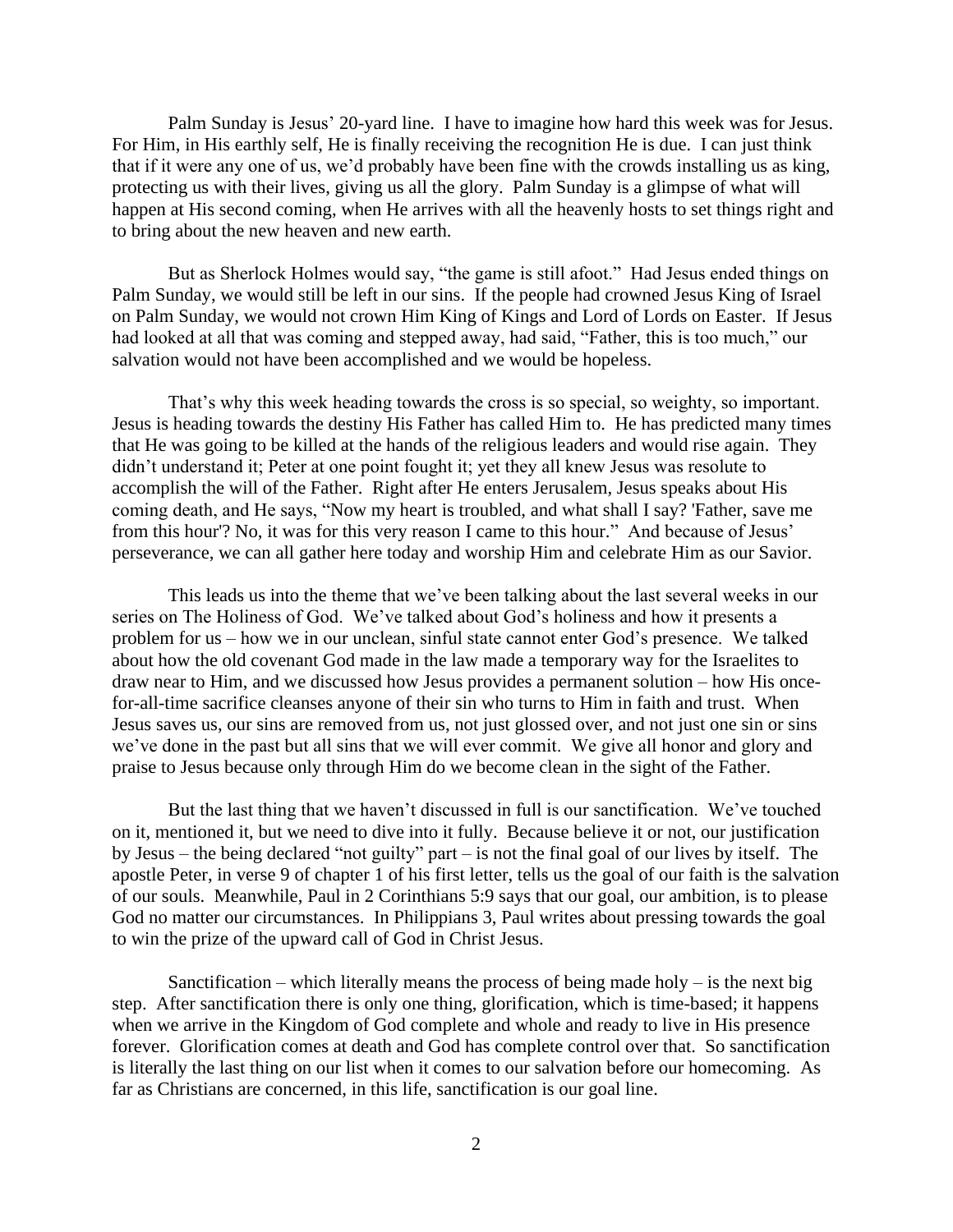As a church, our priority in evangelism, our stated desire, is not to have an end point of having people pray a prayer asking for God's forgiveness or a prayer stating they believe in Jesus. We talk about becoming fully-formed disciples of Jesus. Look in the Bible and you will never find the so-called "sinner's prayer." It's because Jesus didn't tell the disciples in the Great Commission right before He went to be with the Father to give people new facts.

He told them to make disciples. Jesus' followers went and spread the news about Jesus wherever God led them and then organized those new believers into churches where they could become disciples. A fully-formed disciple is someone who has been transformed, who is being sanctified, who is being changed into a holy person. The New Testament is mostly a bunch of letters from Jesus' disciples to Christians about their new way of life in Jesus and how to live as His holy, sanctified people.

The process of being made holy is super important. Scripture speaks about our sanctification being complete but also still happening – it's true of our salvation, too. In Hebrews 10, the author states that by one offering Jesus has perfected for all time those who *are being* sanctified, present tense. But in 1 Corinthians, Paul speaks to the believers in that city as having *been* sanctified, past tense. In the book of Acts, Paul speaks about it in the perfect tense – they *are* sanctified and *continue to be* sanctified.

The point is, when you are saved by Jesus Christ, when you are justified before the Father and your sins are forgiven, your sanctification – your actually being made holy before the Father – is completely and totally assured. It will happen, period. But nevertheless, it is still a process throughout our lives, a process that we know will come to its proper completion. We are saved by Christ alone and His holiness, yet we will truly share in His holiness and possess it ourselves in the Kingdom.

So if God calls us to holiness – if we must have holiness to see the Lord, as Hebrews 12:14 tells us – what do we need to know about sanctification, the process by which we are truly made holy in God's sight? There are a few things.

One, true *sanctification is only possible once you are justified by Christ alone through faith alone*. There is no possible way for us to become fully holy on our own. When the Hebrews returned home after 70 years in exile, they realized that it was the nation's sin over hundreds of years that led to their banishment. They were much more devoted to God than they had been in the past. But a problem sprang up. There was a movement to fence the law of Moses – to make rules around those rules so they could never be broken. Rigid definitions beyond the law became all important. (That fence beyond the law is the reasoning why observant Jews today don't open their refrigerators on the Sabbath for fear of turning on the light inside and thus doing work on the Sabbath, for example.) There was a sense in which this was good – people were far more aware of the Law of God than ever before.

But the problem was, they mistook their fence for holiness. Follow the fence around the Law, you've never broken the Law, you are acceptable before God – that was the thought. But the problem with the fence was, it was rickety. It had huge holes where sin could walk right in. While the fence dealt with the letter of the Law, it didn't deal with the Spirit of the Law.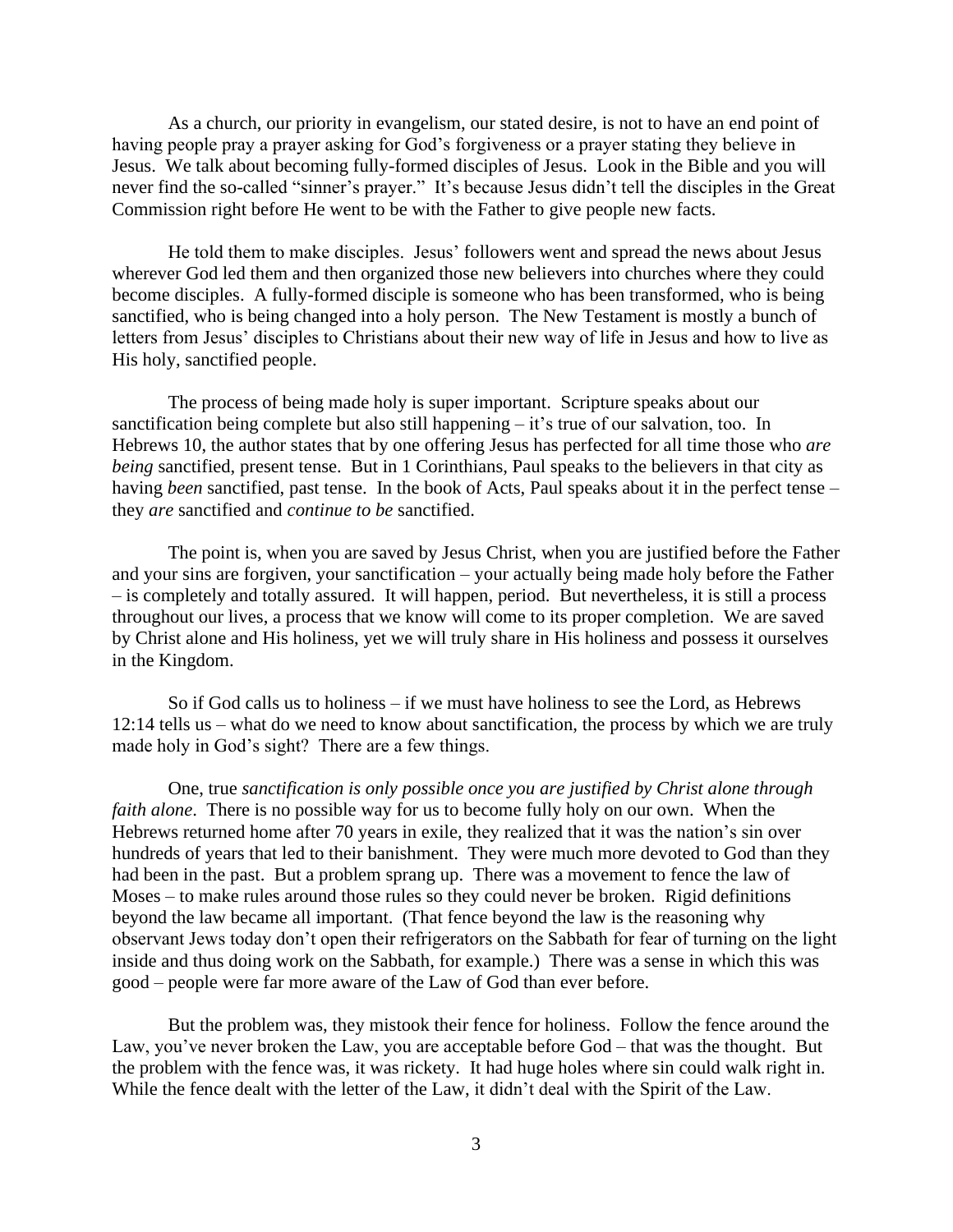Follow the fence and you'll never murder anyone, but you could still hold hatred and animosity in your heart. Follow the fence and you'll never commit adultery, but you could lust all day long. You could divorce your wife and find another for as trivial a reason as burning your breakfast. (That sounds like a law made up by a guy, doesn't it?) The fence itself was corrupt, because the fence made special exceptions for the rich and powerful. It made it hard on the poor and easy on the wealthy and well-connected.

When Jesus said to the crowds, "Unless your righteousness surpasses that of the Pharisees and the teachers of the law, you will certainly not enter the kingdom of heaven," He was speaking about the holiest, most righteous people of the day. We might be surprised by that because the Pharisees showed their true colors with Jesus – vicious, enamored with their own importance and position, unfeeling towards others. And yet they were the ones most engaged with the Scriptures and most determined to live a perfect life before God! It went to prove that you cannot truly sanctify yourself without God's deep and rich and true involvement.

And when the believers in Galatia tried to do the same thing, relying on the Law rather than Jesus to make them holy, Paul sent them the fiercest letter he ever wrote, telling them that if they tried to justify themselves by following all the rules of the Law, Christ was of no use to them – they wouldn't be saved! Instead, Paul told them to live by the Holy Spirit's guidance, and then they would not be under the Law any more.

That leads us to the next thought: *God sanctifies us, yet we have the privilege of participating in our own sanctification*. We do not save ourselves. We cannot sanctify ourselves. But after we have trusted on Jesus for salvation, we get to play a part. God calls us to be conformed to the image of Jesus. The Holy Spirit makes that possible, but we live it out.

God is fully involved with our sanctification.<sup>1</sup> The Father sanctifies us in His truth (John 17:17). The Son cleanses us through the Word (Ephesians 5:25-27). The Holy Spirit washes us, regenerating us and renewing us (Titus 3:5). God is deeply engaged with the process of transforming our lives and making His image shine through us once again.

Yet we also have many significant parts of our sanctification to attend to. In our sanctification, we are united with Christ, and so we are to have the same attitude as Christ (Philippians 2). Hebrews 12:4 says that we as Christians are to fight against sin and not grow weary in the battle. Paul tells us in Romans 12 to offer our bodies as living sacrifices to God in light of God's great mercy to us. Paul wrote to the Philippians to continue to work out our salvation with fear and trembling – to give God the honor and respect and reverence He is due.

But isn't it amazing that in our sanctification, we not only become more like God, but God becomes active in our lives more and more? What Jesus did on the cross frees us from the power of sin, and because of it, we are enabled to walk in newness of life, as Paul writes in Romans 6:4. In Romans 6:5, Paul confirms that we are united with Christ in His death and resurrection. We die with Christ to sin, and we live with Him and for Him forever.

<sup>1</sup> For this section and its wording, I am indebted to Mike Sullivan's summary and extrapolation of the book *Five Views on Sanctification*, found at https://dwellcc.org/learning/essays/five-views-sanctification.